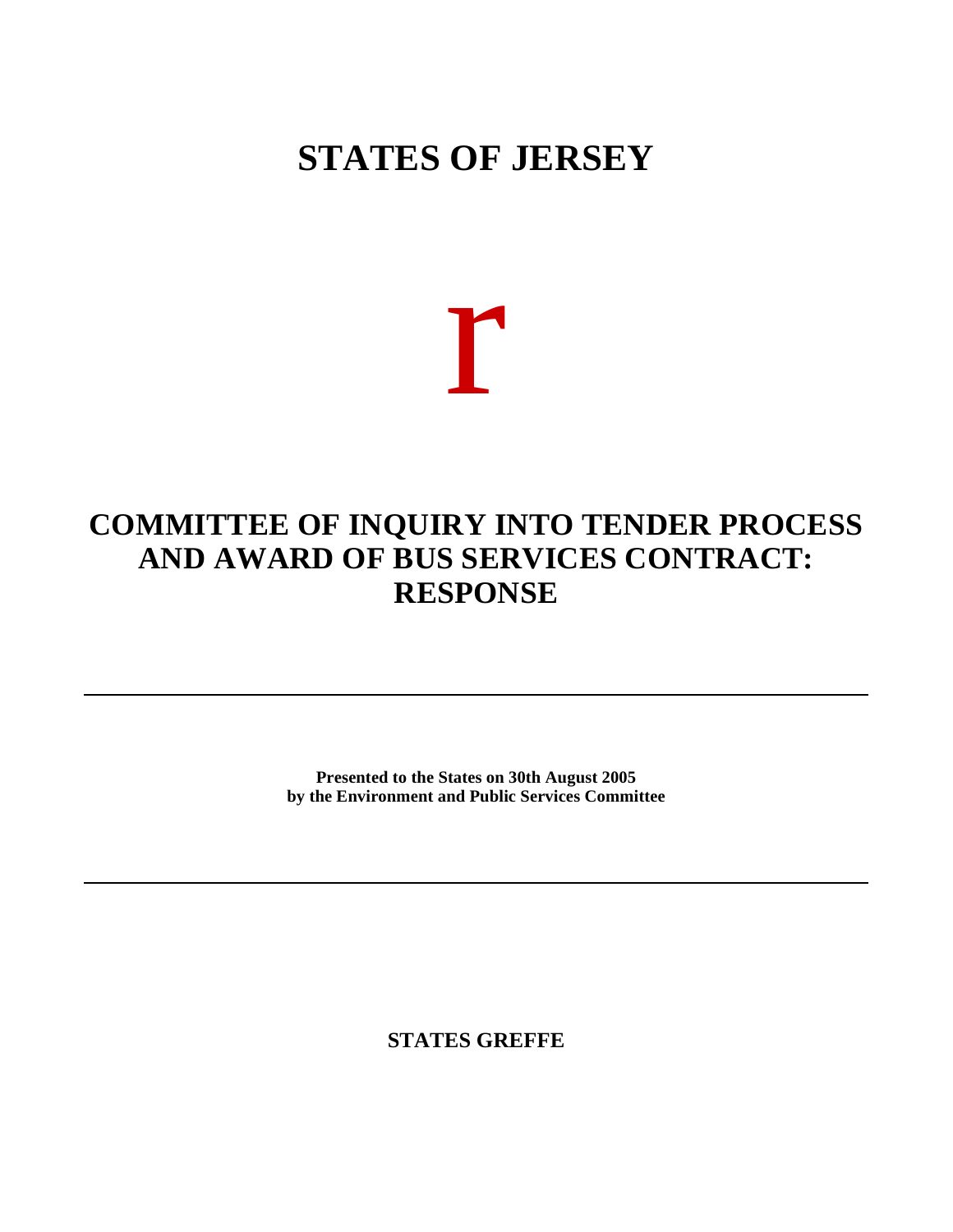#### **RESPONSE TO BUS COMMITTEE OF INQUIRY REPORT (R.C.58/2005)**

The Environment and Public Services Committee is pleased to be able to respond to the report produced by the Committee of Inquiry. As the report contains much detailed analysis, this response will concentrate primarily on the recommendations as set out in Chapter V. This does not necessarily imply that the Committee agrees with or supports all the comments made within the body of the report.

There are 2 general comments which the Committee wishes to emphasize before considering each recommendation in turn –

- 1. A number of the recommendations made have already been acted upon. Both the Department and the Committee acknowledged that there were lessons to be learnt from the bus tendering process and had already instigated changes in project management and departmental administration prior to the appointment of the Committee of Inquiry.
- 2. The Department has submitted both written and oral evidence which the Committee considers contests some of the conclusions and recommendations of the Committee of Inquiry. The Committee is disappointed that this evidence appears to have been ignored.

References to 'the Committee' in this response refer to the Environment and Public Services Committee. The Committee of Inquiry will be referred to by its name in full.

#### **Recommendation 1**

**Any project that involves the use of external consultants should have a proper monitoring programme, with a senior manager of the sponsoring Department made responsible for managing the relationship with the consultants and monitoring their activities. Such a manager should have adequate time and other resources to be able to perform his duties effectively**.

The Committee does not disagree with this first recommendation but is unsure what the Committee of Inquiry is implying by the word 'monitoring'. Assigning a senior member of staff to manage and oversee the contract of external consultants is sound management practice and the Committee ensured this was in place for this particular project. However, that senior member of staff did not replicate the work of those consultants – he oversaw their work, ensured deliverables were received on time, was the first point of contact for any queries they had, ensured relevant information was forwarded to them and that they were involved at necessary meetings or deliberations. He managed the relationship and monitored their activities as the recommendation states. Duplicating a consultant's work would be an ineffective use of a senior officer's time.

The Committee fully endorses the final part of this recommendation and accepts that adequate time and resources were not put in place to ensure a more effective project management role. The outcome was achieved but only by departmental officers working exceedingly long hours and far beyond what an employer should reasonably be asking of their staff. The Committee has ensured that lessons were learnt from the Bus Tendering process – for example, dedicated resources were put in place to draft the Solid Waste Strategy, which has recently been approved by the States.

#### **Recommendation 2**

**Any project that relies on the enactment of legislation to grant the Committee (or, in future, the Minister) the necessary powers, and that is run in parallel with the operational part of the project, must be planned and monitored carefully to ensure that timetables are set with reference to the legislative process and that the two parts of the project do not lose synchronisation with one another.**

This Committee endorses this recommendation which emphasizes that projects which are reliant on new legislation should be very carefully planned and monitored so that each element is kept in synchronisation. A Risk Analysis on this project undertaken in July 2001 identified this aspect as a potential issue especially as it is outside the direct control of an individual Committee. Furthermore, the Committee has no control over decisions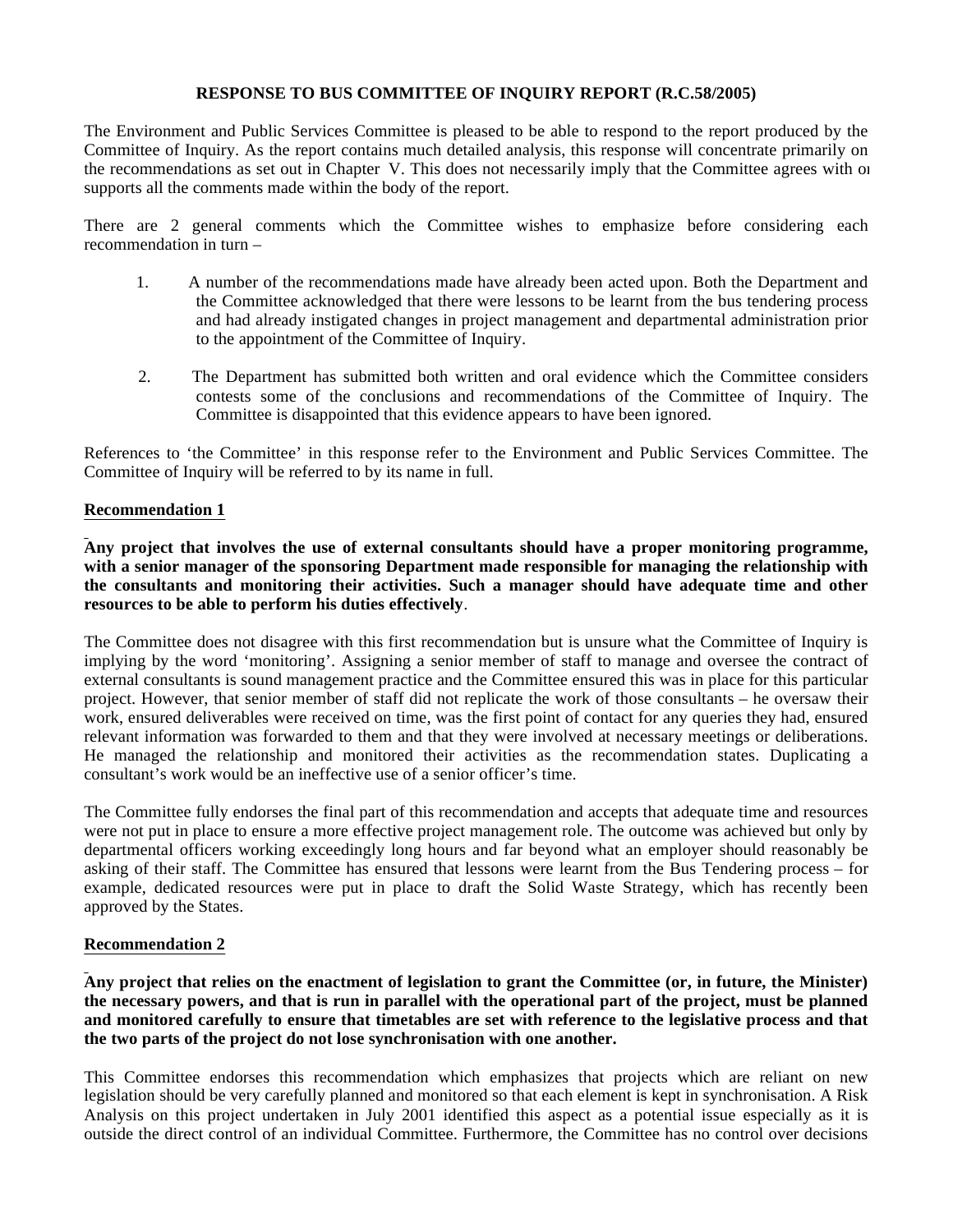of the States.

The Department advised the Committee of Inquiry of the actions taken to ensure that the law drafting element was kept in parallel with the tendering process in a letter dated 19th July 2005 which commented on the draft report. The Department wrote –

 *"Once the Bus Strategy was approved at the end of July, discussions were held with the Chief Officer of Policy and Resources to secure law drafting time. While it was agreed that this time would be found, it was clear that it would not be before October, 2001. This, together with other matters, then meant that a revised date for new operations to begin was set as September, 2002. (The Bus Strategy had set the time as spring 2002.)*

 *Andium was appointed; the format of the revised legislation approved in mid-October and the drafting instructions forwarded to the Law draftsman on 26th October, in the knowledge that drafting had to start in November to meet the planned date of approval of the revised Regulations at the end of January, 2002.*

 *While emergency changes to legislation resulting from the 9/11 terrorist attacks delayed the start of drafting, a model law was produced on 22nd November. A series of revisions and consultation with DVS together with a change in PSC, (R. Hacquoil took over as President) meant that the model law was only approved by PSC at the beginning of February, following which the Law Draftsman prepared draft Regulations. It was also necessary to determine the level of fine to be set for certain infringements, particularly in aspects of the law administered by Home Affairs. The Attorney General was asked to establish the level of fine.*

 *The draft Regulations were approved by PSC on 25th February (although a further small change to wording of an article was approved on 18th March) and lodged in the States on 19th March. It was always envisaged that the revised legislation would be in place prior to appointing the operator.*

 *The Bus Strategy Steering Group and PSC were apprised of the revised timetable throughout this period."*

The Committee firmly believes that the delays in law drafting, and the subsequent delay in announcing the Committee's preferred operator, were not a result of any mismanagement within the Department. Those delays were, however, reflective of the inherently uncertain and inexact nature of the law drafting process.

#### **Recommendation 3**

#### **Careful consideration should be given as to what should be done in the event that the States do not enact the necessary legislation as drafted (or at all).**

The Committee agrees with this recommendation but reminds the Committee of Inquiry that the legislation changes required to allow competitive tendering for the public bus service were effectively approved 'in principle' by the States as part of the Bus Strategy – part (c) of the Bus Strategy (P.104/2001) states –

 *"to charge the Public Services Committee to prepare and present to the States for approval amendments to the Motor Traffic (Jersey) Law 1935, as amended, and any other legislation as appropriate, to give effect to the strategy …"*

The Committee considers that the Committee of Inquiry has not recognised that a States decision had been made and that an individual Committee is entitled to expect that decision to be supported at subsequent meetings. The Committee does acknowledge that the States could reject something it has asked a Committee to bring forward but, as far as the tendering process was concerned, the relevant Committees which were affected by the new law were consulted and there was a 'political will' to see this project through.

The Committee does accept that, with the benefit of hindsight, it would have been helpful if a timetable of events had been included within the Bus Strategy so the States could have acknowledged the timescales at that time.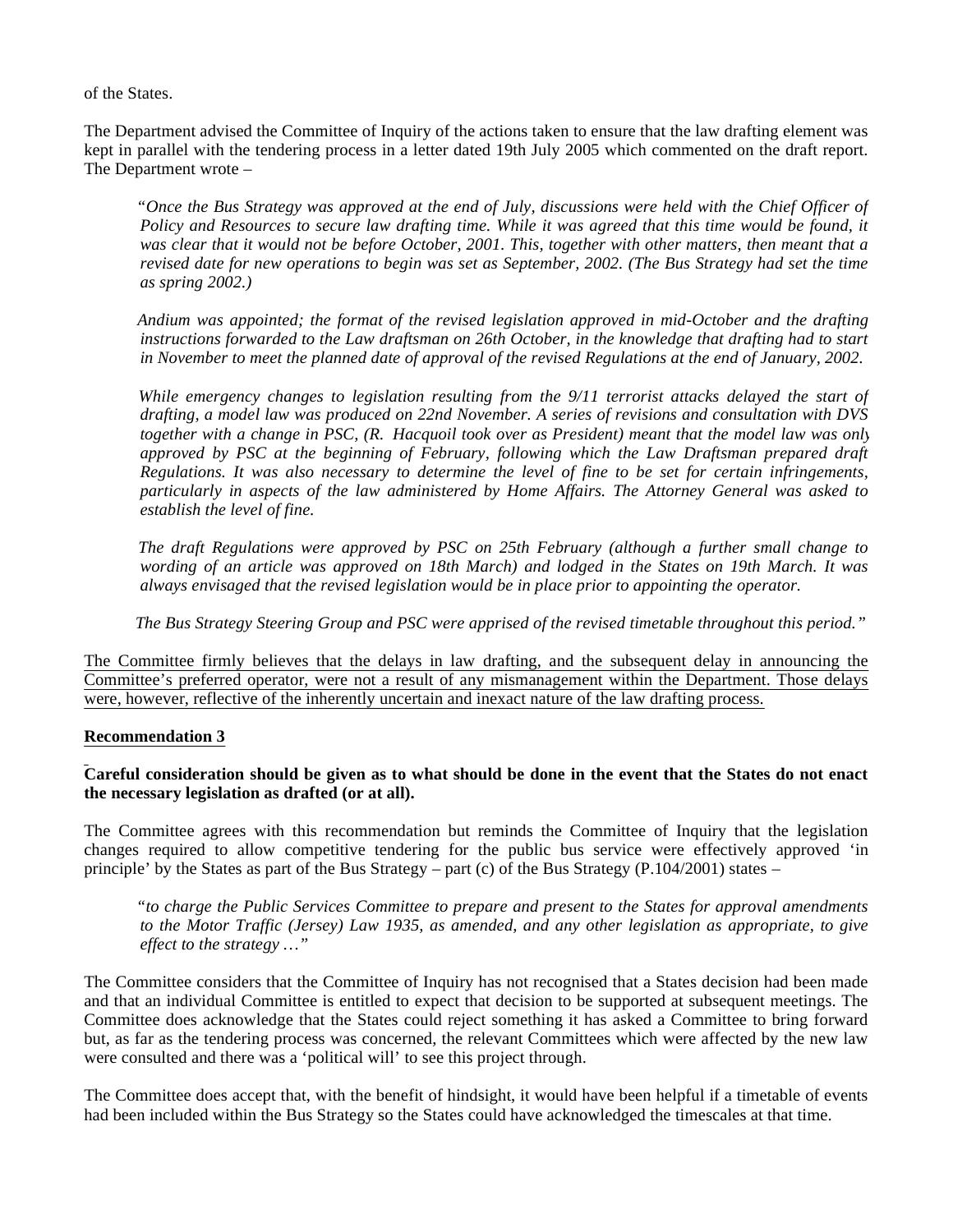#### **Recommendation 4**

**In the absence of "Transfer of Undertakings: Protection of Employment" Regulations such as are in force in the United Kingdom, in the event that a Committee or Minister has to give an undertaking as to future terms and conditions of employment it should be "on terms no less favourable than those in force on [the operative date]."**

The Committee does not understand how the inclusion of the term 'no less favourable than' will ensure that the shift allowance experience cannot recur. If the tender documents had included this phrase, the Committee believes the issue could still have arisen and tenderers could have submitted bids on differing terms and conditions but still fulfilled the 'no less favourable than' clause.

However, the Committee does accept that absolute clarity as to employees' terms and conditions must be ensured in any future tendering process. To this end, the Committee had already amended the Conditions of Contract for Local Bus Services agreed between the current operator and the Committee (of which the Committee of Inquiry had received a copy) to include a clear statement regarding the operative date. Clause 18.3, which refers to 'Consequences of Termination', includes the following conditions –

 *"On expiry of the Contract . . . the Committee shall . . . . require in any tender documentation that the incoming service provider submit proposals that ensure that all of the Contractor's staff . . . . are taken on by the incoming service provider on the same terms and conditions as apply at the date of the issue of any tender documentation. . ."*

What this revision does is to ensure that 'the operative date' is not some months in the past – as it was during the tender process under review where the 1st August date had been agreed by the States during the Bus Strategy debate – but is current and relevant. The Committee believes this will ensure that all tenderers submit bids on the same basis and any change to terms and conditions can then be accounted for subsequently.

#### **Recommendation 5**

#### **Where the actions of third parties could materially affect an ongoing project, a suitable person from within the sponsoring Department should be assigned to monitor those activities and report all developments to the person responsible for the overall management of the project.**

The Committee is unclear as to whom the 'third parties' referred to in the recommendation relates.

If the Committee of Inquiry is referring to the activities of external consultants on the project, it could not identify a material difference between this recommendation and the first one. The Committee does not accept that a departmental officer should duplicate the work of a consultant who has been engaged to offer professional advice and undertake specific tasks. Moreover, the Committee of Inquiry acknowledged this fact in its deliberations when it agreed with Mr Muir that –

 *"having regard to the role and experience of Halcrow, it was unnecessary and it would have been inefficient for Mr. Muir to have duplicated the work of the consultants by conducting a detailed review*  $o_i$ *the tender documents." (Ref. 3.71 CoI report).*

Another interpretation of the 'third parties' could be, for example, the Transport and General Workers Union who negotiated an agreement which materially affected the terms and conditions of the bus drivers at that time. If this was the intention of the Committee of Inquiry, the Committee does not disagree with the recommendation but would submit that it is not necessarily easy to monitor activities from a distance. Furthermore, all parties would have to be in agreement that the Department has access to information which may be of a confidential nature.

#### **Recommendation 6**

**The Committee should take immediate action to determine whether the £186,000 payment in respect of the shift allowance and of appropriate sums for any services rationalised as a part of the compensation for the**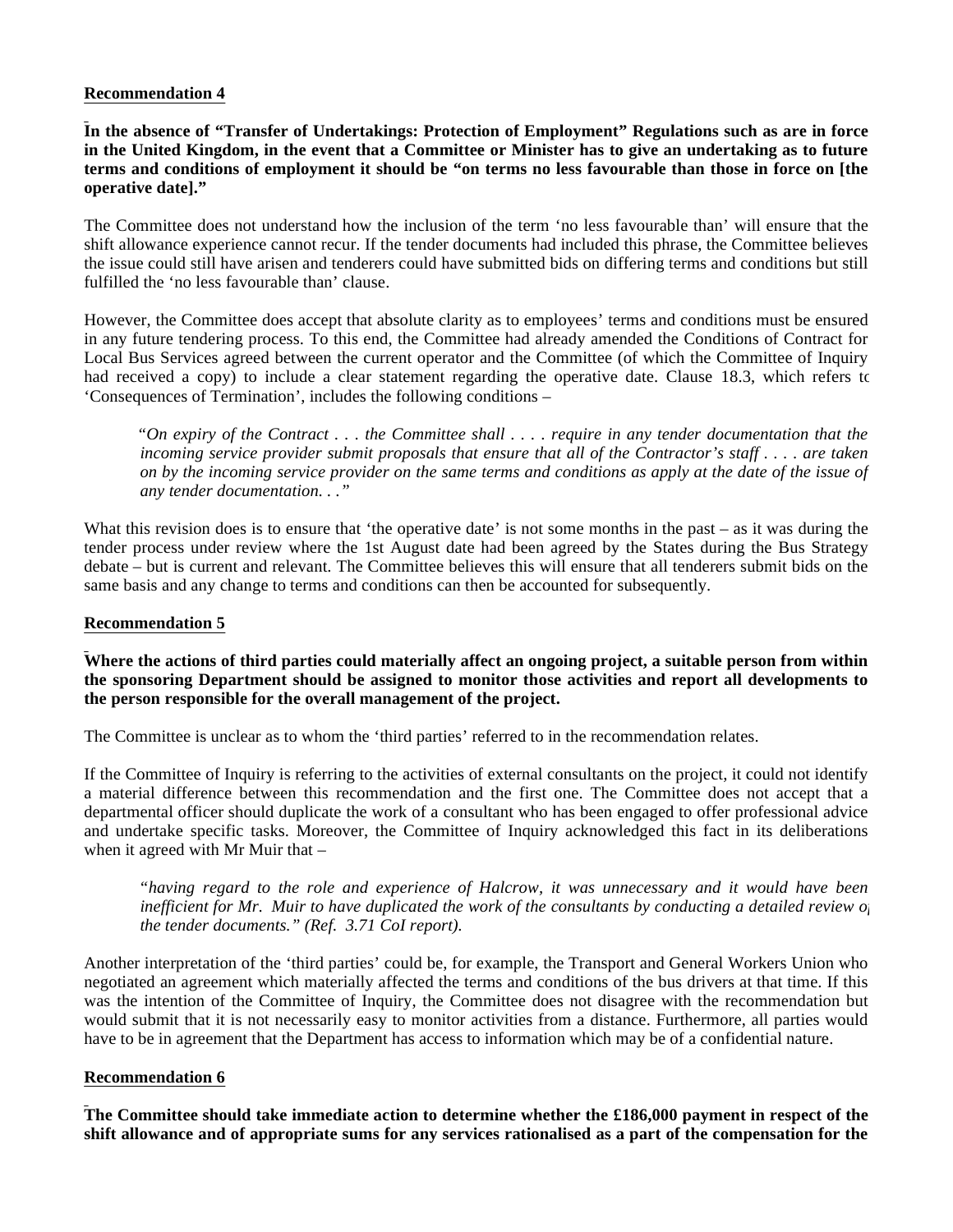**shift allowance subsequent to year 1 can be recovered, either from Connex or from any other person. The Committee should also seek advice on whether they should seek to negotiate appropriate adjustments to the contract price in respect of any on-going reduction in services.**

The Committee accepts this recommendation in the light of the Committee of Inquiry's report and the evidence provided to it. The Committee will be seeking the advice of the Attorney General as to what options are available to it.

#### **Recommendation 7**

**It is clear that the Committee's accepted liability for payment of the Shift Allowance for the first year of operation of the Bus Service Contract without the benefit of considered legal advice. We therefore recommend that no Committee, Minister or Department should accept a liability without taking proper legal advice.**

The Committee cannot disagree with this recommendation as it is not only good practice but also the norm as far as this Department and Committee is concerned. However, evidence has been submitted to the Committee of Inquiry which clearly shows that both "considered" and "proper" legal advice was taken on this matter. In the same letter referred to in Recommendation 2, the Department advised the Committee of Inquiry of this fact-

 *"The Department did seek advice on the claim from the Law Officers. This advice was sought in the letter dated 27th March, 2003. The Law Officers initially responded by e-mail on 17th June and provided further oral advice that settlement of the claim in the context of an ongoing contractual relationship was a more pragmatic issue than a question of pure legal analysis.*

 *It is understood that the LOD will confirm such advice."*

The Committee rejects any suggestion that proper legal advice was not taken on this matter.

#### **Recommendation 8**

#### **Departments should maintain readily accessible, accurate and validated records of all projects undertaken, and management should foster a culture of reliance on validated fact rather than received wisdom.**

The Committee agrees that relevant records should be maintained of all projects and would argue that such records were maintained in regard to this project. However, the Committee does not accept that the Department had a culture of 'received wisdom'. The Department and Committee do, at times, rely on the professional expertise and advice received from its external consultants. As stated above, it would be poor use of resources to replicate and double check a consultant's deliberations and resultant advice. That advice is based on their previously acquired knowledge together with their professional expertise in particular fields. The Committee does not consider this to be 'received wisdom' and does not accept that such a culture exists.

Once again, the Department commented to the Committee of Inquiry in this regard –

 *"The term 'received wisdom' is used throughout the report. This term should be explained in more detail. The Department's understanding of the context is that the Public Services Committee (PSC) and Department relied on the advice provided by others rather than gathering its own facts and evidence. Reports were prepared on the facts and evidence available to the Department and PSC from its advisers and its partners. When dealing with professional organisations, integrity is expected. Similarly, communication is a two-way process and if one party does not communicate, having previously indicated that it would if a matter of interest arises, then it is not unreasonable for the other party to assume the status quo.*

 *It is speculative to assume that all of the evidence and facts available to the Committee of Inquiry (CoI) could have been gleaned from the various parties involved at the time."*